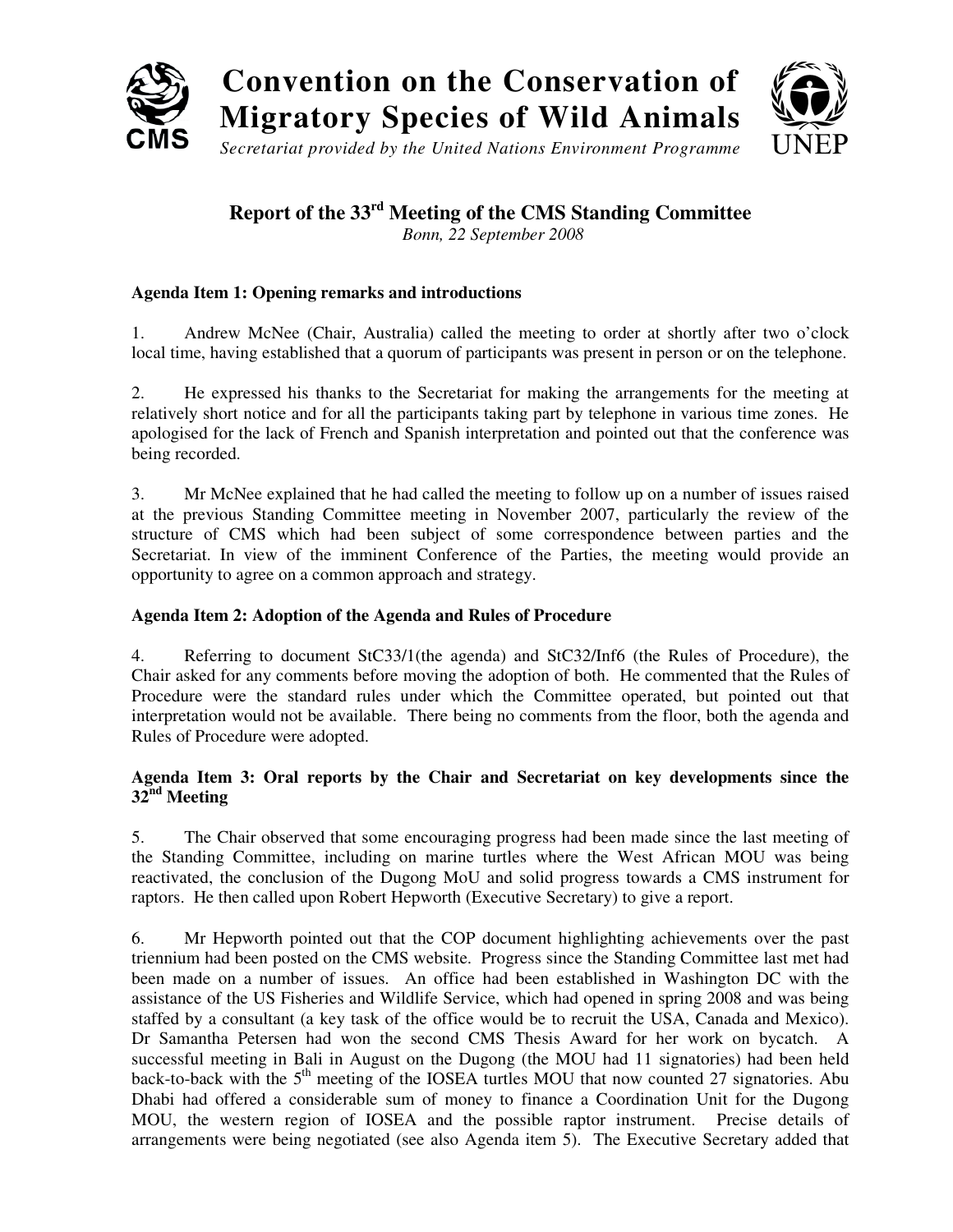the signatories of the African Turtle MOU had adopted an amendment establishing an advisory committee. At the beginning of October, the second WATCH meeting would take place in Lomé, Togo which might result in an MOU for cetaceans of the East Atlantic and Macaronesia with action plans for manatees and small cetaceans. Forty countries had registered for the raptors meeting 20-22 October in Abu Dhabi, which would hopefully conclude the instrument and be able to consider the Abu Dhabi offer to fund a Coordination Unit. The second sharks meeting would take place immediately after COP in Rome following up on the meeting in the Seychelles in December 2007 which had agreed in principle to seek an instrument under CMS covering the three species currently listed on the CMS Appendices. The first meeting of signatories of the Grassland Birds MOU was scheduled to take place in Foz de Iguazu in October. The Gorilla agreement had entered into force in June 2008 and Gabon was about to become the sixth of the ten range states to become a party. Its first MOP would take place just before the COP. The Year of the Dolphin 2008 was drawing to a close ending two years of actions for dolphins and Year of the Gorilla 2009 would be launched at COP.

7. Secretariat staffing had presented some challenges with a number of vacancies in key posts over the past 18 months. Consultancies had helped to cover some of the work. Sergey Kurdjukov, present at the meeting, would be taking up his post as Administration and Fund Management Officer next week. With regard to the CMS budget, a modest surplus was forecast for the triennium.

#### **Agenda Item 4. Preparations for COP9**

8. Due to a technical problem which meant that the Italian participant could not be heard, the Chair deferred the discussion of agenda item 4(a) - COP organisation and logistics - and took agenda item 4 (b) – Provisional Agenda and Schedule for COP9 first.

#### **4b. Provisional Agenda and Schedule for COP9**

9. The Chair said that from initial examination, the COP seemed to face a heavy workload. Veronique Herrenschmidt (CMS) suggested amending the title of Agenda Item 16b to include joint work programmes with other organisations as well as FAO, as progress had been achieved recently with CITES. This was agreed.

#### *Action: Secretariat to amend draft provisional agenda accordingly*

#### **4a COP Organisation and Logistics**

10. The Chair invited Laura Cerasi (CMS) to report on progress in the organisation of the COP. She referred to the provisional schedule (Conf Doc 9.2) and to the Countdown document. The COP would open with a High Level Ceremony at 9:00 am on Monday, 1 December and the first day would conclude with the Host Government's reception and the "Champions" event. The main conference would be interspersed with a number of signing ceremonies for partnership agreements and other side events.

11. So far, 65 Parties and thirteen non-Parties had registered as well as 35 NGOs. More parties were expected to register. Thirteen Conference documents and nineteen information documents had been posted on the CMS website and one draft resolution received in advance of the 1 October deadline.

12. Besides the main conference, a number of associated meetings had been planned immediately before and after the COP, including the Standing Committee (30 November), the Gorilla MOP, the Sharks negotiation meeting, the Scientific Council and a meeting on aridland mammals.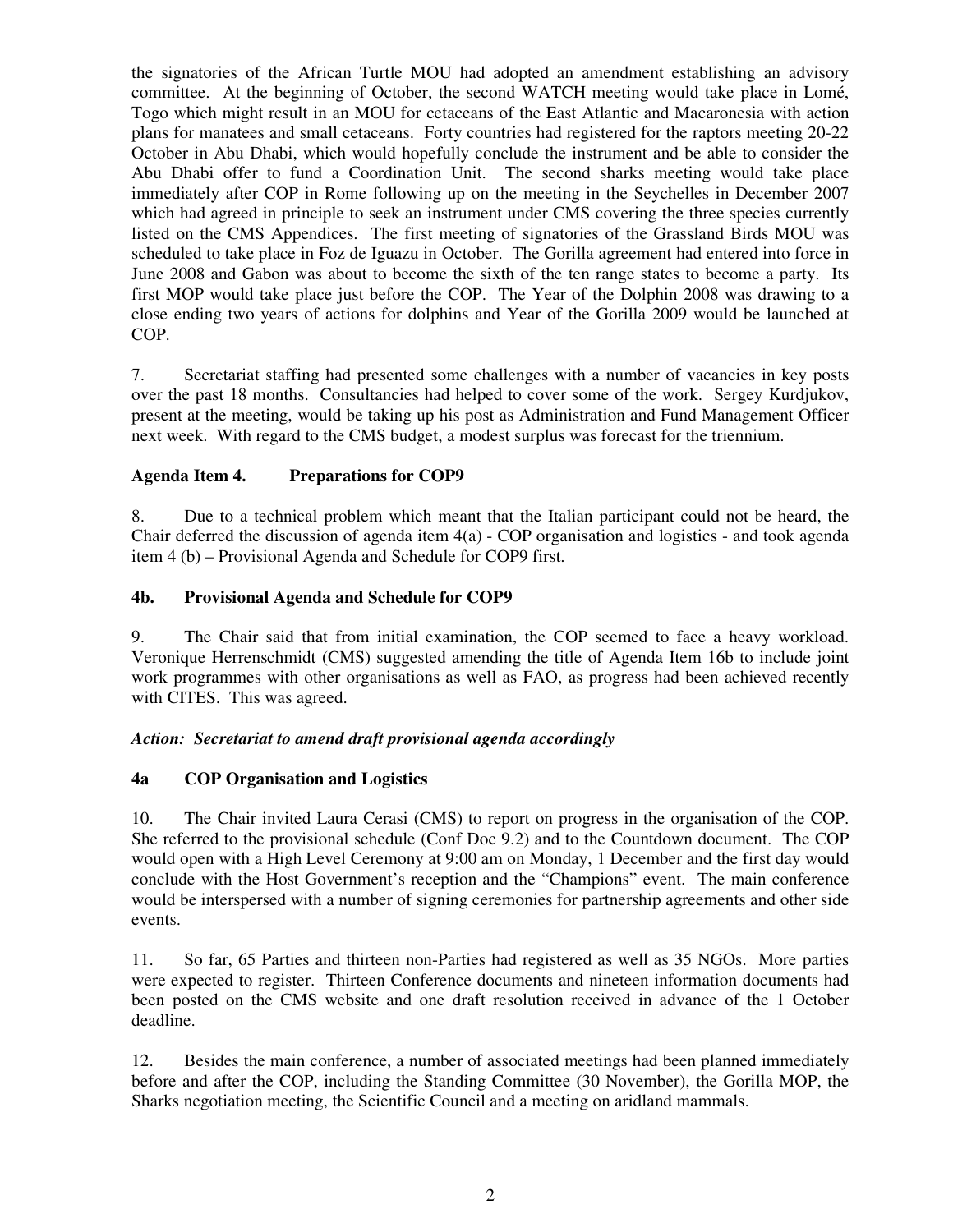13. Ms Cerasi called on the Committee to urge parties to register, to submit draft resolutions and to organise side events. Three written invitation letters had already been issued since March 2008 and a fourth letter would be sent in October

14. The Chair asked for a list of Parties that had not registered to be circulated so that Standing Committee members knew whom to remind. The Secretariat confirmed that the previous COP had set a deadline of sixty days before the start of COP for the submission of draft resolutions, and the proposals needed to be submitted by 1 October. The Executive Secretary suggested that committee members should remind Parties of this new requirement, as only one draft resolution from Parties, regarding the future structure of the Convention, had been received.

15. The Chair then invited Italy to comment. Damiano Luchetti confirmed that the Italian government was ensuring that all logistical arrangements and the venue would be ready. The usual facilities like interpretation and cyber cafés would be provided. Italy was working within the context of EU coordination under the French Presidency on policy issues

16. Lahcen El Kabiri (Deputy Executive Secretary) thought that the decision to withhold support from eligible countries in arrears with their subscriptions might have discouraged some registrations but pointed out that the level of arrears had fallen by 75% in comparison with the equivalent period n the last triennium.

#### *Action: Secretariat to circulate list of Parties that had not registered (see Annex and please note date)*

*Action: Secretariat and Committee members to remind Parties to submit draft resolutions and register side events by 1 October*

#### **4 c (i) Terms of reference for Inter-sessional Review of CMS Organisation**

17. Apologising for the technical problems which prevented the documents being downloaded earlier, the Chair introduced the document StC33/3, on the future organisation of CMS, a subject which had first been discussed at the Standing Committee's  $32<sup>nd</sup>$  meeting. The paper on the table had emerged from discussions within the European Union following the debate initiated by the Secretariat.

18. Michel Perret (France) introduced the draft resolution, which his country as it was holding the European presidency had taken the lead in negotiating. He stressed that the resolution was still a draft and would be finalised within the EU processes by the following week. The final draft would be submitted to the secretariat by the 1 October deadline but any comments from the Committee would be welcome and where possible incorporated into the draft.

19. Trevor Salmon (UK) read out the preamble to the draft resolution and added a commentary to explain the rationale underlying the proposal. The first preambular paragraphs set the context referring to the Strategic Plan and the COP8 Resolution adopting it. The fourth and fifth paragraphs reflected that CMS had grown, while the sixth reflected the wider UN processes of reviewing organisational arrangements. The seventh referred to the debate started at the previous Committee meeting as a result of the Secretariat's paper (StC32/7) and the final paragraph set out the new for CMS to reassess its modus operandi.

20. Mohammad Sulayem Saudi Arabia welcomed the opportunity to discuss the draft resolution which he considered a very helpful contribution to the debate. He sought clarification of the timetable for commenting and submitting the draft.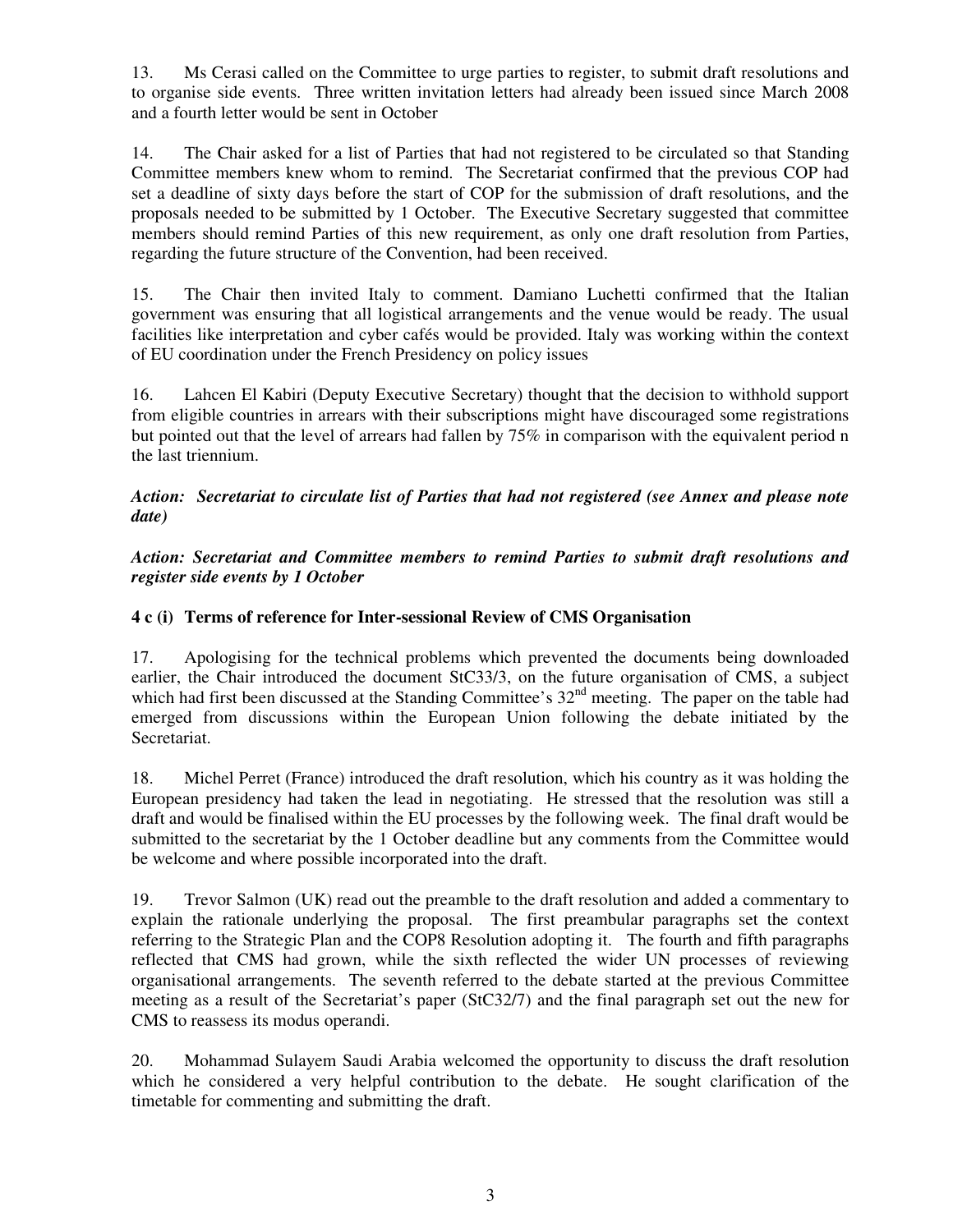21. The Chair and Mr Perret explained that France on behalf of the EU was coordinating the drafting of the resolution and would be submitting the final draft by 1 October. Comments from the Standing Committee would be welcome but needed to be sent to the Secretariat for forwarding to France by the end of Tuesday, 23 September. As the issue was not just of interest to European Union countries, as wide a range of contributions as possible would be welcome. Internal EU consultation was however a time consuming process.

22. Mr Hepworth added that Parties would have further opportunities to amend the resolution, both at the next Standing Committee and at the COP itself, so he encouraged committee members to consult with their regional parties. It was not necessary to secure final agreement by the deadline for submission of the draft resolution on 1 October.

23. Mohammad Sulayem (Saudi Arabia) asked whether the establishment of an open-ended intersessional working group would have significant administrative, organisational or financial implications.

24. The Chair agreed that these were important considerations for the COP to take into account when establishing the working group and urged that adequate resources should be earmarked in the budget to ensure that the group could carry out its tasks. The Executive Secretary concurred saying that an "open-ended" working group could indeed have cost implications especially if developing countries were to be allowed to participate fully. The work could be assigned to the Standing Committee, but a great deal depended on what was meant by "open-ended".

25. At the request of Franco Alvarez (Australia), the Chair then invited Trevor Salmon (UK) to explain the rationale behind the provisions of the substantive part of the draft resolution. Mr Salmon explained that the first two paragraphs established the intersessional working group. The third contained a number of issues which the working group should consider, including possible multispecies initiatives mentioned in earlier papers; the question of whether CMS should be "less Bonn focussed"; the role of agreements; the science base; and relations with other bodies

26. Mohammad Sulayem (Saudi Arabia) suggested that the phrase "if and where appropriate and possible" in the third bullet point of paragraph three could be deleted in order to strengthen the recommendations. Dr Christiane Paulus (Germany) suggested that it be made clear that the scope of the review covered the CMS family, as the parent convention did not operate in isolation.

27. Following up Dr Paulus's point, Trevor Salmon (UK) sought guidance from the Secretariat as there were legal and institutional considerations to be taken into account. He recognised that changes to the structure of the parent convention could have implications for the daughter agreements. The Executive Secretary agreed that CMS could not be viewed in isolation from the wider CMS family, as one of the statutory tasks of the COP was to review progress made by the agreements and MOUs: agreements were an integral part of the strategy to implement the Convention itself.

28. Marina Rosales Benites (Peru) supported the draft in principle, and suggested some amendments including in paragraph two, an indicative timetable for the working group on which Chile had also been working. She undertook to pass appropriate wording to the French delegate via the Secretariat.

29. The Chair thanked France in its role of Presidency of the EU for the work undertaken so far and reminded the Committee that any comments needed to be submitted within 24 hours if they were to be considered by the EU at this stage of the process.

#### *Action: Parties to submit any comments via the Secretariat.*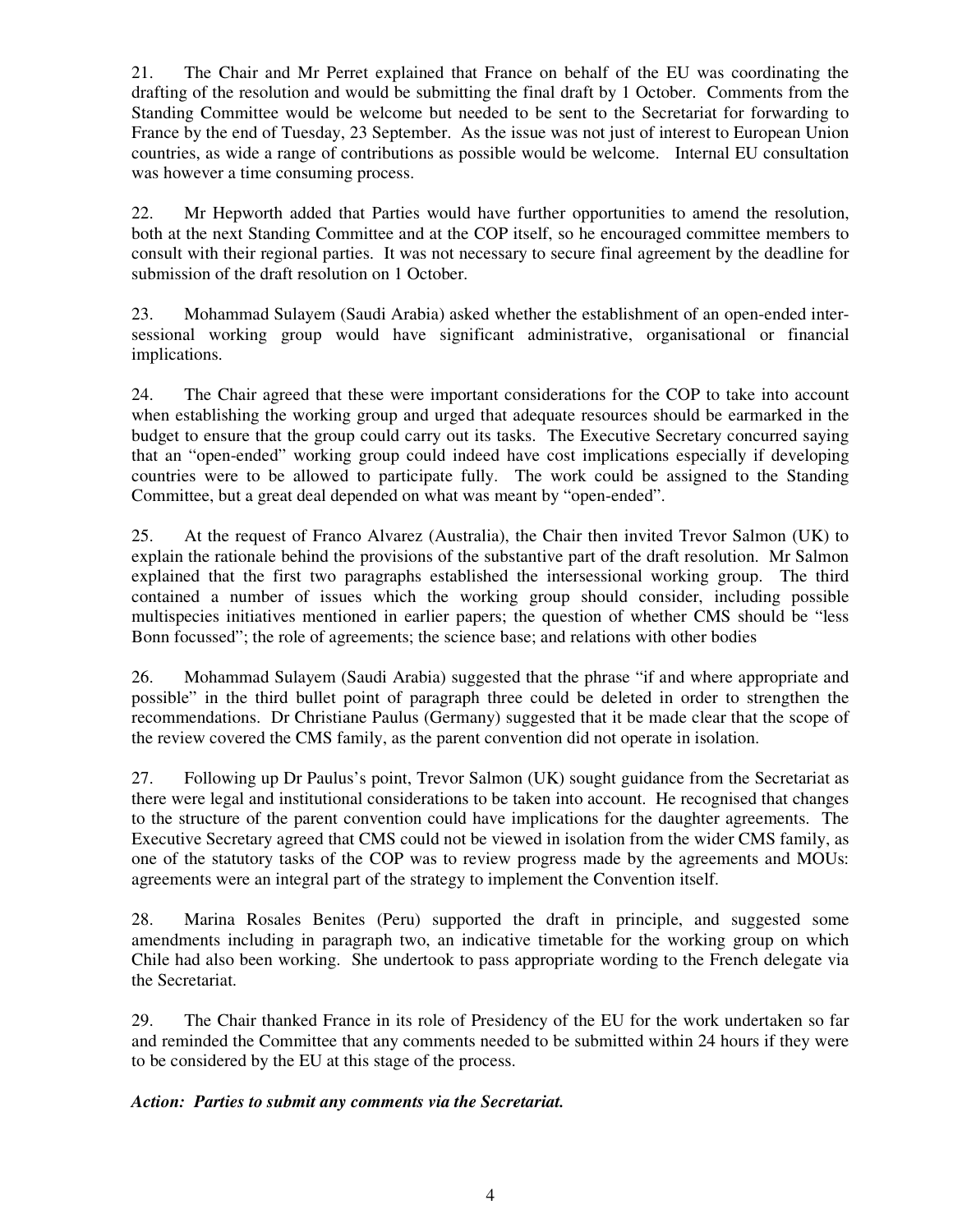#### **4 c (ii) Budget and Manpower**

30. The Chair explained that there had been a pre-briefing meeting in the morning concerning the budget, which had resulted in a promise from the Secretariat to produce further written information on a number of issues. The purpose of this agenda item was to provide the Committee with the opportunity to air concerns and raise issues, rather than necessarily resolve all outstanding problems.

31. The Executive Secretary referred to Conf Doc 9.33 which had been posted on the CMS website three weeks previously. The paper set out two budget options: the first provided for a very modest growth of the budget to cover inflation, recognise the Convention's growth and established three posts to strengthen the Secretariat's capacity. The second option allowed for a further four posts to strengthen the Convention's operations across the board and the adoption of the SONAR reporting system and greater capacity building. (The case for expanding the Convention's capacity building effort was contained in Conf Doc 9.30). The effect of the proposed budgets differed from party to party mainly because of changes in the UN scale of assessment. Both options were based on the Convention's medium term plan (MTP), the first being 4% below the MTP and the second 6% above. Parties would have the opportunity to examine the proposals in details and choose elements from both options. Additional information would be provided in due course concerning the posts identified for upgrading and new posts, the small grants programme, IT and rules for sponsored delegates. The Committee was invited to submit comments and the Secretariat undertook to provide a revised document before the COP.

32. Dr Paulus (Germany) asked how the recruitment procedures were progressing to fill the vacancies among the professional posts of the secretariat, explaining that she could not persuade her finance colleagues that new posts were necessary when there were long standing vacancies in the core staff contingent.

33. The Executive Secretary explained that three of the P4 posts among seven professional positions in the Secretariat had fallen vacant during 2007. The Administration and Fund Management Officer post had taken longest to fill, but Sergey Kurdjukov would be entering service the following week. The Agreements Officer post had been filled by level transfer but that too had taken almost a year through the UN staff system, "Galaxy". This level transfer had opened a vacancy for the Scientific and Technical Officer, which was now the top priority to fill. The Secretariat was waiting for the post details to be translated into other UN languages. It now seemed unlikely that an appointment would be made or even interviews held before the COP, unless an internal applicant emerged. However such was the importance of the post that the Executive Secretary wanted to see whether external candidates applied.

34. The vacancies had meant that  $\epsilon$ 500,000 had been saved in salaries and  $\epsilon$ 455,000 of this had been spent on consultancies. Twenty-nine consultancies had been issued and nineteen were current. Most were time-limited and some were part-time. Consultancies did however also impose some further demands on supervisors.

35. Oliver Schall (Germany) commented that UNFCCC seemed able to make appointments faster than CMS and wondered whether there were any lessons to be learned from them. The Chair felt that it would be useful to have information from other UN bodies that did not use Galaxy. This was agreed.

36. Trevor Salmon (UK) commented that the format of the budget papers made it difficult to compare the new budget with that from the last triennium. He therefore offered to work with the Secretariat to facilitate read-across to previous budgets. This was also agreed.

37. Marina Rosales Benites (Peru) stressed that consultations were still be carried out in the region and suggested that indication of priorities for migratory species conservation should be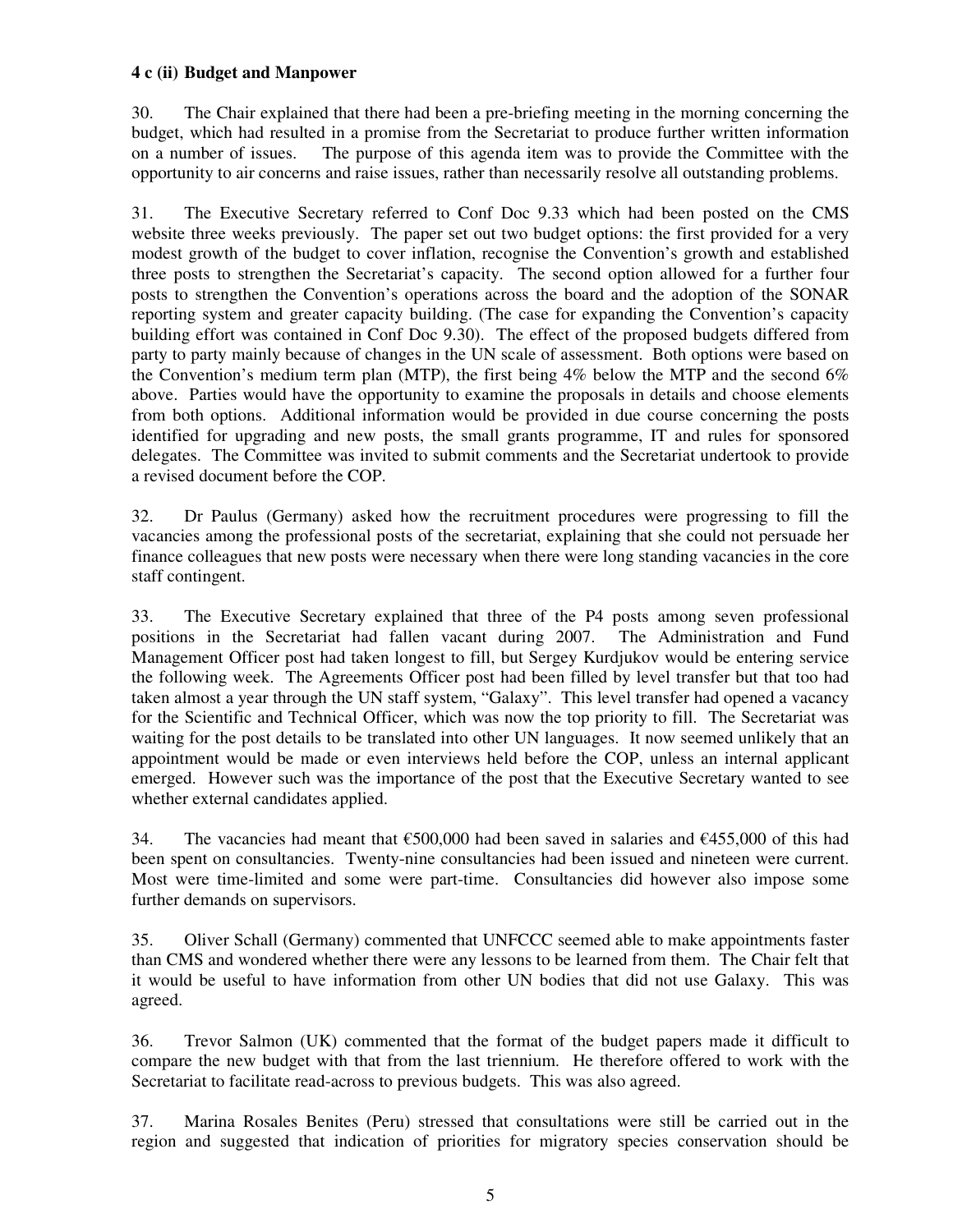included in the budget options. This was also agreed. They also expressed a preference for a budget which would allow the CMS Strategic Plan to be completed as confirmation of the Parties' commitment to conservation migratory species.

38. The Chair reminded the committee that comments on the budget should be submitted to the Secretariat and urged members to submit questions to help facilitate the debate in advance of the COP.

*Action: the Secretariat to produce revised budget papers taking account of comments received from the Standing Committee, and other parties* 

*Action: UK to submit spreadsheet presentation comparing COP8 and COP9 budgets, either as addendum to paper or as informal document.* 

*Action: Secretariat to produce UNFCCC and CMS comparative recruitment data.*

#### **4 c (iii) Key Conservation Issues**

39. The Chair explained that this item had been added the agenda at his request as a means of avoiding unpleasant surprises and preparing for any areas of controversy. In his recent experience from other forums the issues most likely to cause difficulties involved commercial fisheries.

40. Oliver Schall (Germany) advised the Committee that Germany was preparing a resolution on noise pollution and cetaceans and was currently in discussion within EU forums.

41. Trevor Salmon (UK) said that the UK was seeking a means of introducing the findings of the working group on Avian Influenza to the Conference.

42. The Executive Secretary referred to the COP agenda item 17 and indicated that papers were pending on climate change and migratory species, avian influenza (building on the statement being endorsed at other MEAs); marine species (including the High Seas), flyways (at least a factual report and hopefully a policy document) and terrestrial species.

#### **4 c (iv) UNEP Review of CMS and ASCOBANS Secretariat Merger**

43. Marco Barbieri (Agreements Officer) explained the background to the review which was based on the decision of the ASCOBANS MOP5 to merge on an experimental basis for three years the ASCOBANS secretariat with that of the CMS. The CMS Standing Committee had been informed of progress in the implementation of the merger at its  $32<sup>nd</sup>$  meeting. An independent review was taking place to report to CMS COP9 and ASCOBANS MOP6. The Netherlands had pledged the resources to enable the review to be carried out and had led in the definition of terms of reference for the evaluation, in consultation with the ASCOBANS Advisory Committee and UNEP (see document StC 33/4).

44. UNEP's Evaluation and Oversight Unit (EOU) was managing the review and had appointed an evaluation team, composed of a former UNEP official as evaluator and an EOU Staff member. The review team had visited CMS HQ the previous week and was starting to contact Member States. A questionnaire was in preparation, which would be sent to parties and other interested bodies.

45. The first draft of the report was due to be completed in October and would be reviewed first by EOU and then by the Secretariat, UNEP DELC and the working group. Final comments would have to be submitted by 10 November and the final report would be published on 24 November. A paper would be prepared for the COP.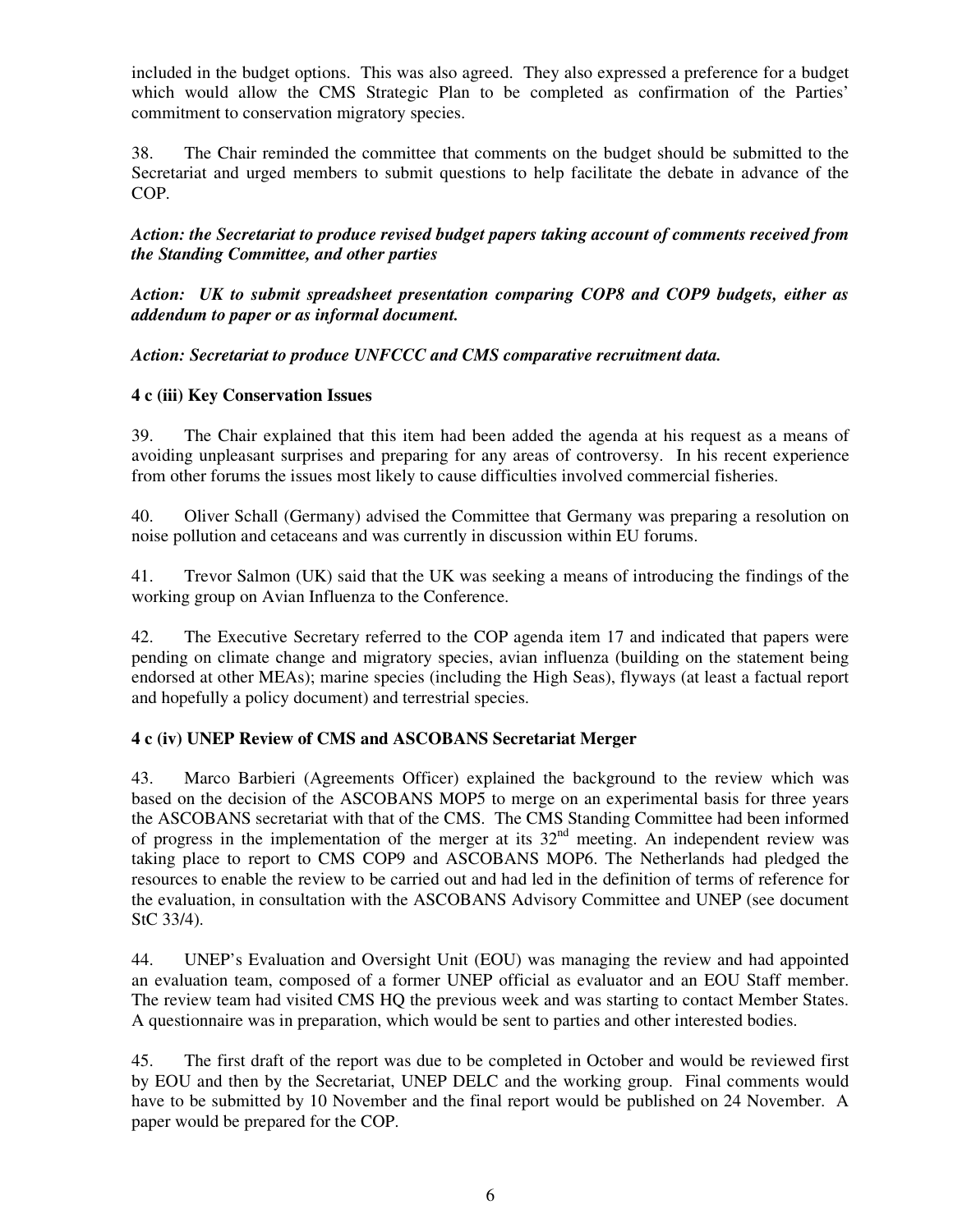46. Martin Lok (Netherlands) said that the ASCOBANS Advisory Committee had established a working group to support the review process. No decision had been made yet on whether the group would have to meet rather than just consult electronically, but the former was the preferred option at this stage. He was looking at possible dates at the end of October or beginning of November.

#### **4 c (v) Composition and Operation of the CMS Standing Committee**

47. The Executive Secretary introduced Conf Doc 9.35 rev 1. He explained that the last major review of the composition of the Standing Committee had taken place at COP6 when the Convention had only 65 members. The paper proposed enlarging the Standing Committee to reflect the Convention's growth and adjusting the regional boundaries. A larger Committee would have some modest cost implications.

48. Trevor Salmon (UK) said that from his experience he knew that it was difficult for a small committee to represent a large membership but saw merits in keeping the Committee as small as possible. He added that he did not think that the Depositary, Germany, should be treated as one of Europe's regional representatives.

49. Oliver Schall (Germany) questioned why it was proposed to split Asia into two regions with one member each rather than follow the present model of Europe and Africa which were each treated as one region with two members.

50. Michel Perret (France) agreed with the UK regarding not treating the Depositary as a regional representative. He also wondered whether Europe and Africa needed a third elected representative. Not granting a third member to these regions, the Executive Secretary felt, implied that the Committee should not be enlarged at all.

51. Summarising, the Chair said that the Committee had acknowledged that some changes were necessary and agreed that the Depositary should be handled separately from regional representatives. The Committee had also raised the questions of (i) whether Asia should be a single region with two representatives or be split into two single member regions, and (ii) whether Europe and Africa's representation should be raised to three or remain at two.

*Action: The Secretariat would consider all the points agreed or raised and issue a revised proposal before the COP.* 

#### **5. Offer from Abu Dhabi to provide Co-ordinating Unit for CMS MoU Agreements on Raptors, Dugongs and Turtles**

52. Deputy Executive Secretary, Lahcen El Kabiri introduced document StC33/2. He explained that the Dugong MOU was now operative and a meeting had been held in Bali back-to-back with the 5th meeting of signatories to IOSEA marine turtle MOU. At that meeting, Abu Dhabi had offered to finance a coordination unit and details were now being discussed with the Secretariat. The document circulated contained a proposed organisation chart for the proposed office. The working group dealing with the proposed raptor instrument would consider the offer. The offer clearly had potentially extremely advantageous implications for the CMS budget. The Deputy Executive Secretary confirmed that he had written to the authorities in the UAE to inform them that the offer had been referred to the Standing Committee.

53. The Chair invited the meeting to note the document and the Deputy Executive Secretary's report and welcome the generous offer from Abu Dhabi.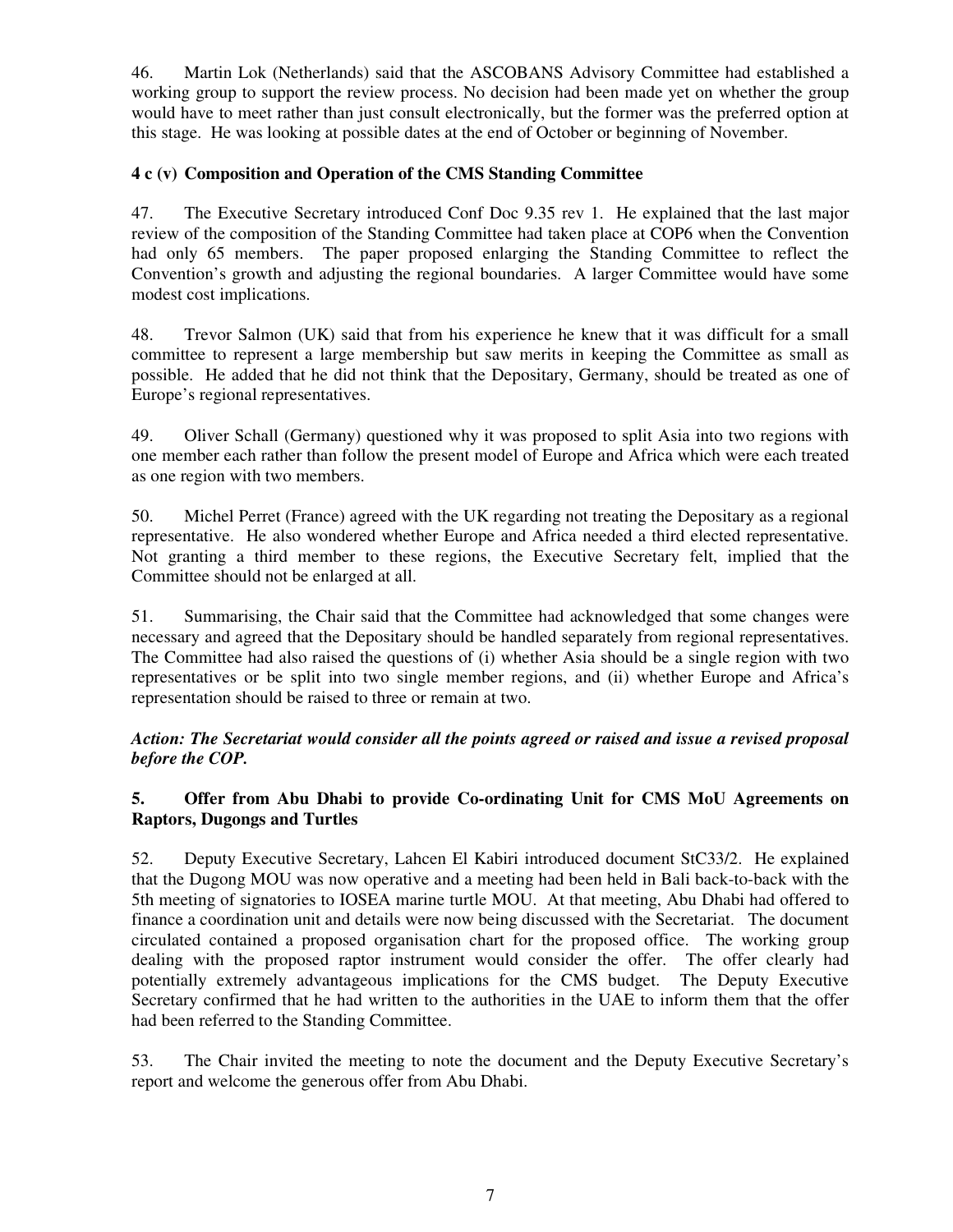54. The Chair said that the Standing Committee should express its views and any concerns and seek the opinions of other parties within the regions. In summary, the Chair said that the Committee was in accord with the recommendations contained in Document StC 33.2.

#### **6. Any Other Business**

55. The Chair explained that he hoped to clear the draft report of this meeting within two weeks. He was also aware that the report of the 32<sup>nd</sup> Standing Committee had not been finalised and proposed to deal with that issue at the  $34<sup>th</sup>$  meeting and urged parties to submit any further comments to the Secretariat, also within the next two weeks.

56. Oliver Schall (Germany) offered to report on the successful AEWA MOP which had just been held in Madagascar to any parties interested after the closure of the meeting.

57. Thanking the participants for their patience and tolerance during the first ever teleconference Standing Committee meeting, the Chair closed the meeting.

*Action: Secretariat and Chair to circulate draft report of the 33rd meeting within two weeks to all participants* 

### *Action: All participants at 32nd meeting to send in final comments to the Secretariat*

#### *Report from AEWA MOP*

58. Oliver Schall (Germany) reported that the AEWA MOP had been successful with fruitful collaboration between the African and Eurasian parties. There had been some criticism about the lack of parity between English and French as official languages, but efforts were made to enhance the status of French within the Agreement. African states agreed to set a minimum annual subscription of  $\epsilon$ 2000 to help fund a bilingual desk officer for Africa. The overall budget settlement saw an increase of 15%. A number of species action plans had been adopted.

59. The discussion about a forum to overseeing implementation of the Agreement led to this task being assigned to the AEWA Standing Committee. This could be an example for CMS.

60. France had offered to host the next MOP. As a compromise to settle the issue of the period between meetings (either three or four years) it was agreed that the next MOP should take place early in 2012.